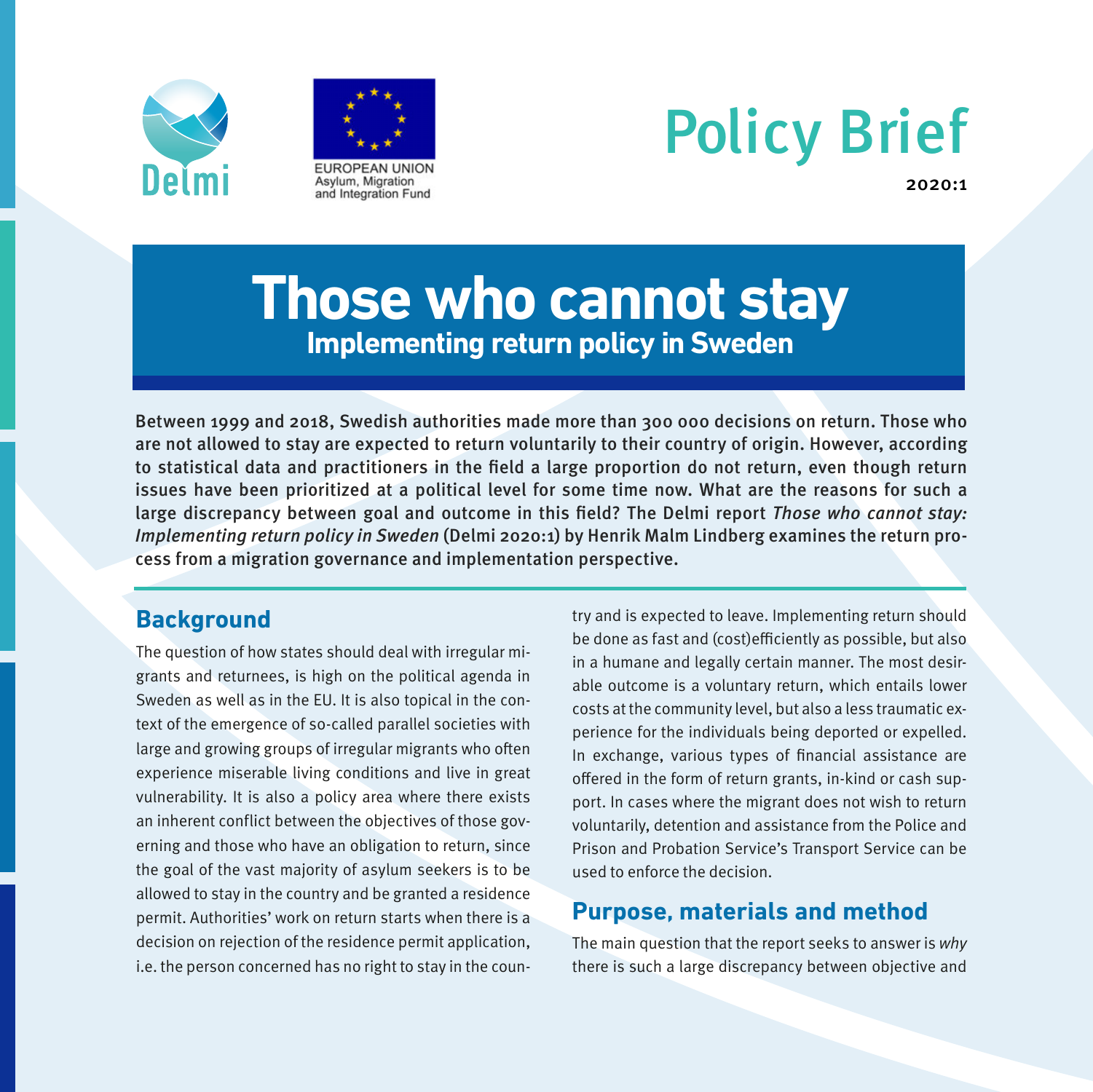outcome in the field of return. The report also addresses a number of questions about how policy instruments are used in this field. Empirically, the study is primarily based on some 40 interviews and conversations with officials and front-line bureaucrats within the Migration Agency, the Police and the Ministry of Justice, but also with representatives of other agencies, municipalities and civil society. The study also makes use of regulatory letters, internal reports and supporting documents from relevant authorities, as well as public investigations.

The analysis of this material is based on an implementation model focusing on three questions: How can one understand, be able, and want to implement return policy? The report starts from the assumption that the agencies tasked with meeting the targets and implementing the decisions set by politicians can be characterized as "street-level bureaucracies", which means that bureaucrats who meet with returnees, so called front-line bureaucrats, have room for manoeuvre to make their own

interpretations of how the task is to be solved. This is also what the results of the report point to, as it is clear that the front-line bureaucrats create their own routines and ways of working to manage their tasks while at the same time being governed by laws and regulations. An important part of the analysis illustrates how policy-makers and frontline bureaucrats handle conflicting requests and goals; how they prioritize between different tasks within the organization, and; how they respond to changing external conditions.

## **How many return from Sweden?**

The total number of return cases per year has varied considerably over the past two decades, between around 4 000 and 26 000. (Figure 1). The number of cases written off reached a peak in 2006 in connection with a regularisation, when a large group was given the chance to have their case re-examined. Until 2006, relatively few individuals were handed over to the Police for forced exit, in the early 2010s that number increased significantly and then declined again after 2013. The number of people who have absconded also varies considerably . In the early 2000s, the number increased for a brief period of time before decreasing again, only to increase again a decade later in connection with the large influx of refugees in 2014-2015.

**Figure 1. Number of return cases 1999-2018**



*Source: Swedish Migration Agency, own processing.*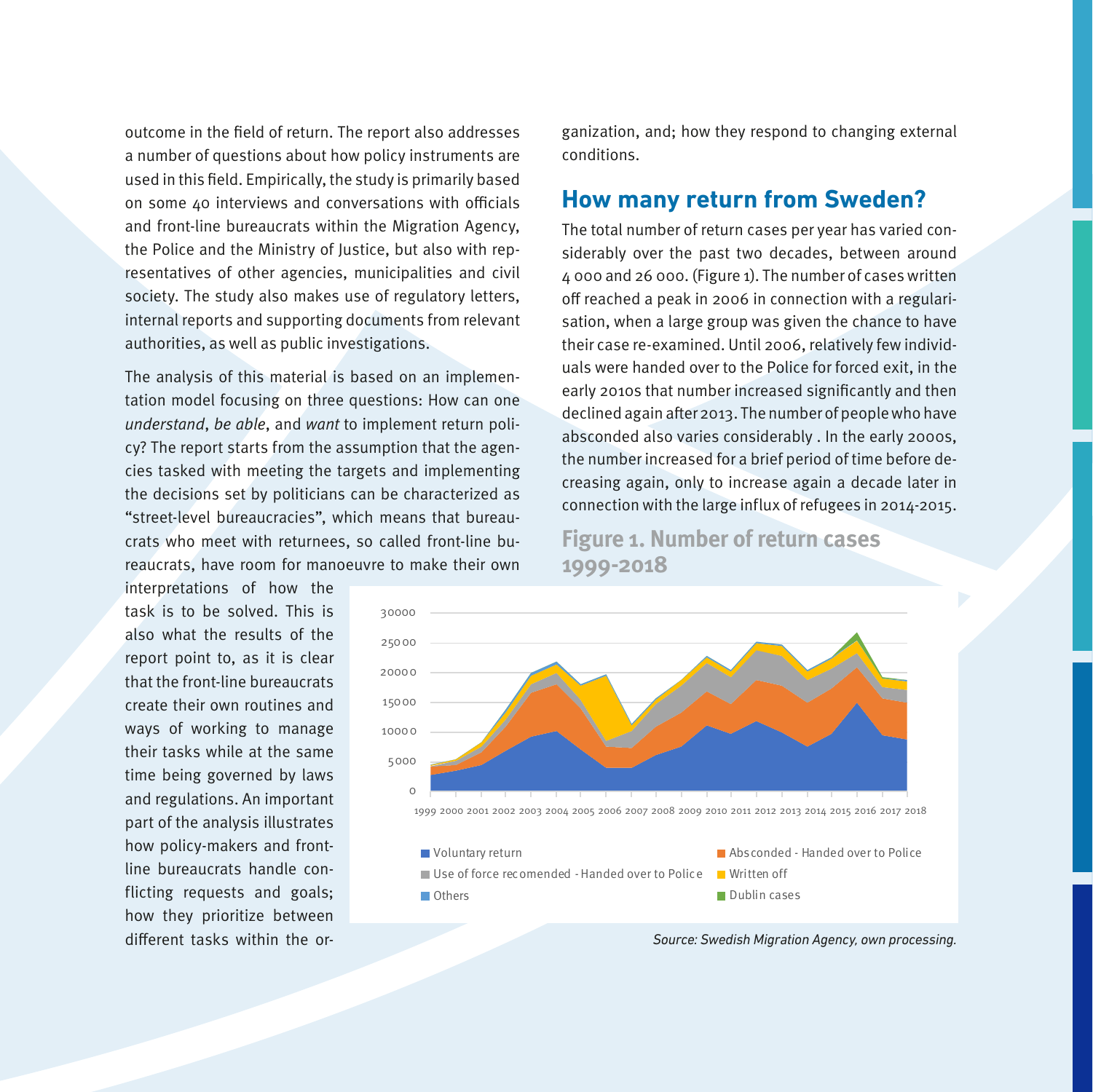The most common regions of origin for individuals receiving return decisions were eastern Europe and the Balkans in the early 2000s, not least Serbia, while in the last ten years the Middle East, notably Iraq and Afghanistan, have dominated. Looking at the period examined, 1999-2018 (Figure 2), less than half, about 44 percent, of all return cases resulted in voluntary return. Nearly a third have absconded and about 15 percent have been handed over to the Police for forced departure. An important observation from the report is that the Migration Agency's and the Police's statistics are not fully compatible, which makes both implementation and estimation of target fulfilment difficult.

# **Figure 2. Proportion of return cases decided in 1999-2018**





The Police execute their own cases, which they receive from the Swedish Migration Agency and from the courts. It is notable that the Police's own cases increased remarkedly in 2016-2018, without a corresponding increase in the cases of the Swedish Migration Agency and the courts. Even in the Police's own statistics, the proportion of cases actually carried out is significantly lower than the number of cases received. Since the turn of the millennium, about half of all police cases on average are executed.

# **Results and analysis**

The report confirms previous research and studies in this area which have highlighted major difficulties and challenges in the implementation of return. Traditional tools and policy instruments work poorly, and although man-

> agement is working hard to improve and renew ways and means to ensure that return can take place in humane, legally certain and effective forms, the basic conditions are poor. One should therefore expect results to be proportional to the underlying conditions.

#### Prioritizing return

Despite promises from politicians and in regulatory letters that return should be a priority, the reality is different. Within both the Police and the Swedish Migration Agency – the two agencies that are supposed to carry out enforcements – the return issues are considered an "odd business", not really in line with the core mission or in line with what the staff would most like to do. The status of return operations therefore does not appear to be pro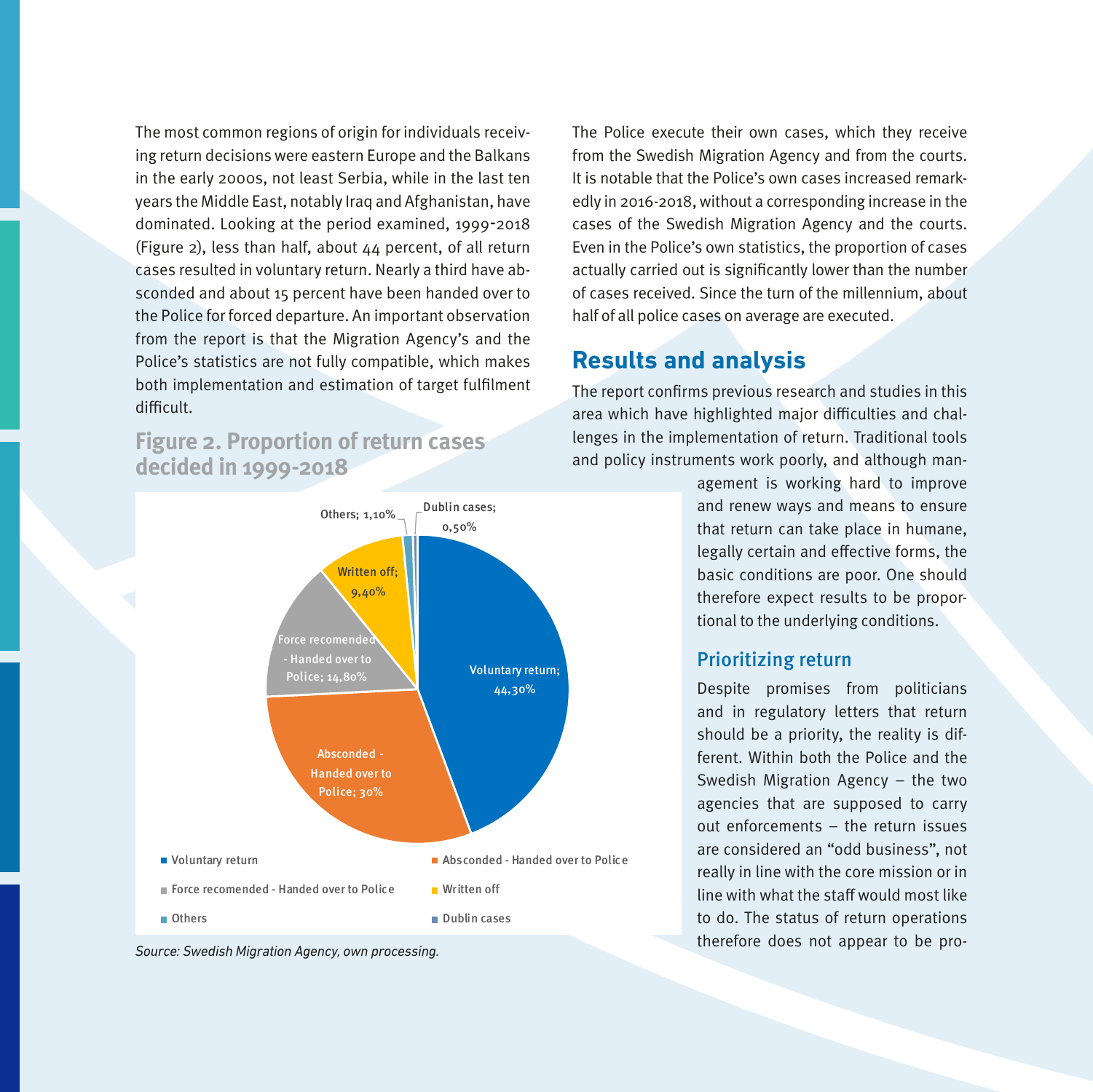portionate to the importance attached to various types of regulatory documents. Due to the low status, along with the fact that the activities are being prioritized, both agencies also have difficulty meeting the need for skills in the field of return.

#### Consistency in decisions

The authorities' efforts to facilitate return and increase the proportion of enforcements, since 2010 and after 2015, have focused on removing obstacles of various kinds and simplifying the work of the agencies by giving them greater authority to act. However, only a small part of the legislation relating to return is heading in this direction.

Political decision-making is largely about dealing with conflicting objectives. This means that the objective of effective return in terms of many and quickly enforced decisions (preferably on a voluntary basis) must be balanced against other aspects, primarily legal certainty and humanity, but also objectives in other policy areas – such as integration and rapid entry in the labour market. From time to time, the balance shifts in the pursuit of different goals, but it is clear that the objective of implementing return decisions has often taken a backseat to other objectives.

#### A no that is not always a no

The asylum process contains many different tracks and possibilities for appeal, which creates a message (to offcials and front-line bureaucrats and to the migrants themselves) that "a no is not always a no". The 'track-change' possibility is linked to the policy's objective of entry into the labour market. The signal from society is that by entering the labour market one is given a second chance, which creates an expectation to be able to stay. The possibility of raising obstacles to implementing the expulsion order (so called impediments to enforcement) and appealing is on the other hand a means of meeting the need for legal certainty in the asylum process. Regularization, getting a new chance for assessment, is an opportunity that primarily arises as a response to the fact that the group of irregular migrants is growing in scale and living in hiding. Regularization decisions are usually made out of humanitarian concerns for a neglected group living under difficult conditions.

All these opportunities offer another chance to obtain a residence permit. Why should bureaucrats at the Migration Agency and the Police invest time and effort in a return case if the decision can still be re-examined? Why should the asylum seeker be satisfied and prepare for a return when there is the possibility of a new re-examination or a new appeal?

### Lack of cooperation between different actors

The report investigates which actors have a role in implementing return policies and how they interact with each other. The most important roles are held by the Swedish Migration Agency and the Police respectively. This relation must be properly managed: communication being of particular importance, between, but also within, the agencies. The data presented in the report suggest that there is sometimes a lack of communication regarding important information, which in many cases stays within an agency, at a certain level or a department instead of being shared with other affected parties.

Although the Swedish Migration Agency and the Police have the main responsibility for return, they need to cooperate with other actors such as the Prison and Probation Service, the Tax Agency, the Social Insurance Agency, the County Administrative Boards and municipal administrations. Many of these actors should be able to, and are often willing to, take on a more important role in the return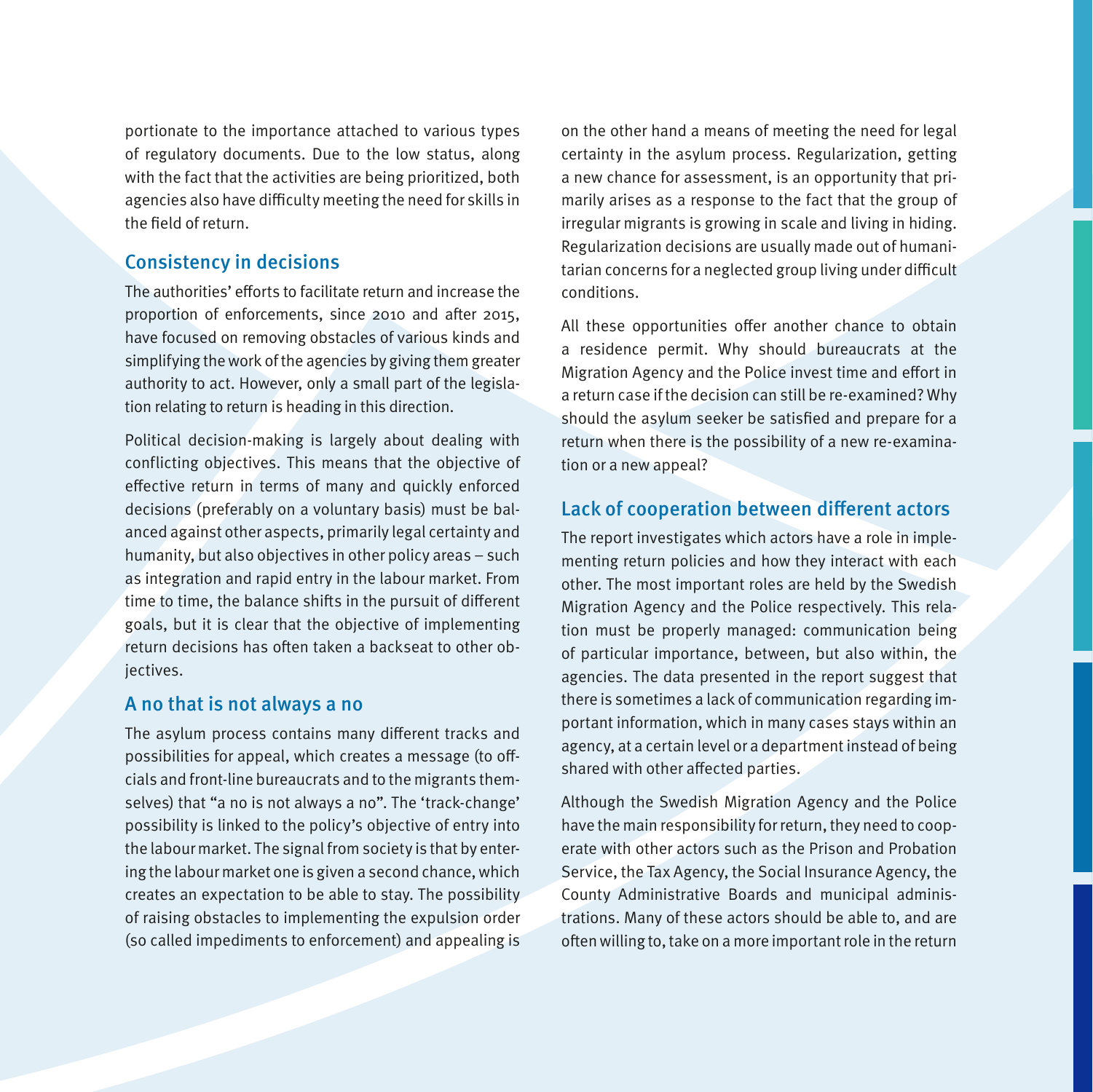work and could thus offer support with both skills and resources. An important issue in this context concerns the role of the voluntary organizations. At times, optimism about the potential for collaboration has been great, but the difficulties in integrating them into the process seem to be at least as great. The benefits are obvious because many of the organizations may find it easier to reach people who have received a deportation order, as well as have access to valuable information. The main obstacle is that the voluntary organizations have fundamentally different missions with that of the authorities, which cannot easily be reconciled.

#### Policy recommendations

The results of the study show that Swedish return policy has several challenges to deal with. This is particularly true of the conflicting objectives in this field, the fact that these operations are not always given priority by the authorities with the main responsibility and that return policies are not always consistent. In addition, the policy tools used are met with effective counter-strategies – legal as well as illegal – by the migrants.

A first recommendation is to identify and manage conflicting goals and objectives within the return field. The report points to a wide range of conflicting objectives where new considerations need to be considered. The requirements for legal certainty in the process mean that Sweden offers more opportunities for re-assessment and appeals in the asylum process, including by being able to cite impediments to enforcement and the possibility to also appeal against track changes. Are all the existing opportunities to change track needed? Is it possible to streamline the appeal process in any other way? This would shorten the time and reduce uncertainty for all involved parties and provide more straightforward decisions.

The second recommendation is to have return in focus early in the asylum process for applicants who have little chance of obtaining asylum. This is of utmost importance both for the returnee and for the implementing agencies. Applicants need to understand at the beginning of the process the consequences of a refusal, but also get information about the existing return support. As in previous research and investigations in the field, this report has illustrated the tension – conflict of objectives– that exists between return and integration. The reception system in Sweden assumes that asylum seekers will be allowed to stay and therefore offers a number of support measures for integration, which reduces the incentives to return and sometimes make the rejection a shock to the migrant. A clear focus on return early in the asylum process is therefore recommended.

A third recommendation is to view return as an integral part of migration policy. This is especially true since Sweden has moved from a generous reception to a more restrictive migration policy. Both those who implement the policy and those affected by the consequences must be able to adapt to the new situation. Better communication regarding the objectives of migration policy would give clear signals to those who are coming to Sweden. When vulnerable groups such as unaccompanied minors are deported and expelled, a clear explanation of the process is needed from a legal certainty and humanity perspective from officials and front-line bureaucrats in the agencies, but also by the decision-makers of migration policy.

A fourth recommendation is to take advantage of existing, and stimulate new, research in the field, from different perspectives and with different methods, on return and implementation of policies since there are large knowledge gaps regarding Swedish conditions. In order to do so, research funding is required, but also the abili